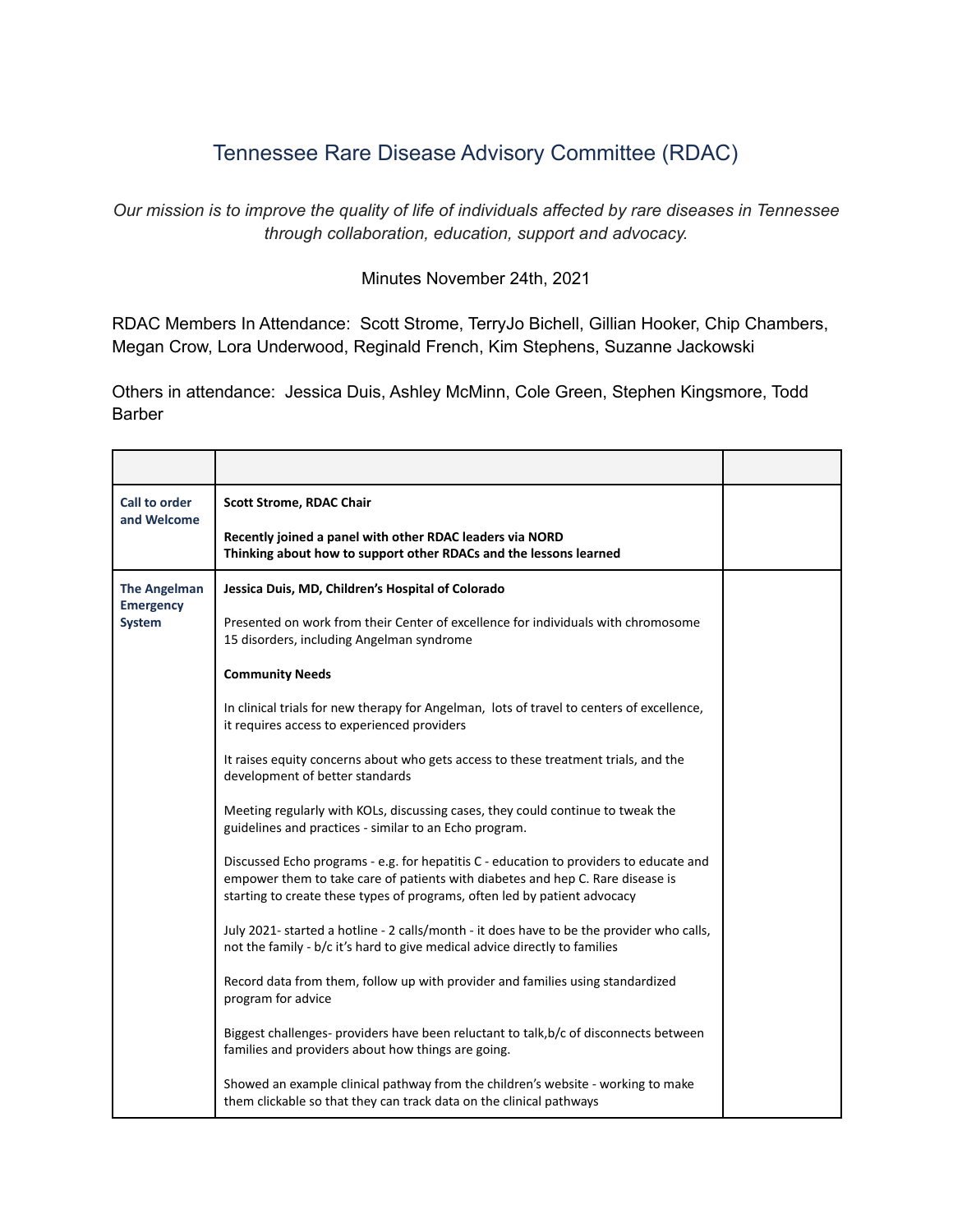|                                      | Staffed by a nurse during business hours - family signs a HIPAA form, trying to get the<br>provider on call in touch with the provider who's calling - triage system during the day.<br>If the call is from an ER or PICU, they take the calls immediately.                                                                                                                                                                                                                                                                                                                                                                       |  |
|--------------------------------------|-----------------------------------------------------------------------------------------------------------------------------------------------------------------------------------------------------------------------------------------------------------------------------------------------------------------------------------------------------------------------------------------------------------------------------------------------------------------------------------------------------------------------------------------------------------------------------------------------------------------------------------|--|
|                                      | They are getting more calls from international community than national community.<br>And they have interpreter services available.                                                                                                                                                                                                                                                                                                                                                                                                                                                                                                |  |
|                                      | This could work pre diagnosis or post. In the US it's often trainees who are calling.<br>General pediatricians more than neurologists.                                                                                                                                                                                                                                                                                                                                                                                                                                                                                            |  |
|                                      | <b>Funding</b>                                                                                                                                                                                                                                                                                                                                                                                                                                                                                                                                                                                                                    |  |
|                                      | Funding for a full time nurse to take calls and collect data. Implementing quarterly<br>meetings with KOLS to go over all of the cases that have come in. Where might this<br>need tweaking, where might the data suggest that this has been successful vs. not.<br>Lots of details to provide guidance to providers                                                                                                                                                                                                                                                                                                              |  |
|                                      | Traditional route has been through patient advocacy routes, but this gets more<br>providers involved. Subcontracts to different providers.                                                                                                                                                                                                                                                                                                                                                                                                                                                                                        |  |
|                                      | There are CPTs for provider-provider consults, but they are not currently reimbursed.<br>They have talked to managed care specialists about this - they need to meet with<br>insurance companies and managed care specialists and medical directors to talk about<br>paths to reimbursement. Ultimate goal is to be able to bill for this.                                                                                                                                                                                                                                                                                        |  |
|                                      | <b>Research goals</b>                                                                                                                                                                                                                                                                                                                                                                                                                                                                                                                                                                                                             |  |
|                                      | Also making clinical pathways live on the website, launch web-based consultation<br>services - where the provider is located, what their question was, understand what<br>information people want.                                                                                                                                                                                                                                                                                                                                                                                                                                |  |
|                                      | <b>Expanding Services</b>                                                                                                                                                                                                                                                                                                                                                                                                                                                                                                                                                                                                         |  |
|                                      | Working to expand into ST/OT, nutrition, education advocate                                                                                                                                                                                                                                                                                                                                                                                                                                                                                                                                                                       |  |
|                                      | <b>Questions from the RDAC</b>                                                                                                                                                                                                                                                                                                                                                                                                                                                                                                                                                                                                    |  |
|                                      | TJ Bichell cited the calls that come into her org, and the benefits of having this as a<br>resource for her organization to refer people to refer their doctors to this center. This<br>is a way that treatment could be expanded for all kinds of rare diseases.                                                                                                                                                                                                                                                                                                                                                                 |  |
|                                      | S.Strome we are working on a model to reduce the length of diagnostic odysseys in<br>TN, given thought to expanding beyond Angelman - how do you justify costs at 2 calls/<br>month? How do you scale to other disorders? Dr. Duis- They are thinking a lot about<br>this. Right now it's funded by the Angelman community, they thought it would be a<br>lot busier - Presenting to groups that bring together groups of parent advocacy groups<br>to promote a cost sharing model. Thinking about using the same infrastructure for<br>vascular malformations - now have 10 other rare disease groups that have reached<br>out. |  |
| <b>Progress in</b>                   | Dr. Stephen Kingsmore, Rady Children's                                                                                                                                                                                                                                                                                                                                                                                                                                                                                                                                                                                            |  |
| <b>Pediatric</b><br><b>Diagnosis</b> | Newborn screening for genetic diseases with effective treatments using whole<br>genome sequencing                                                                                                                                                                                                                                                                                                                                                                                                                                                                                                                                 |  |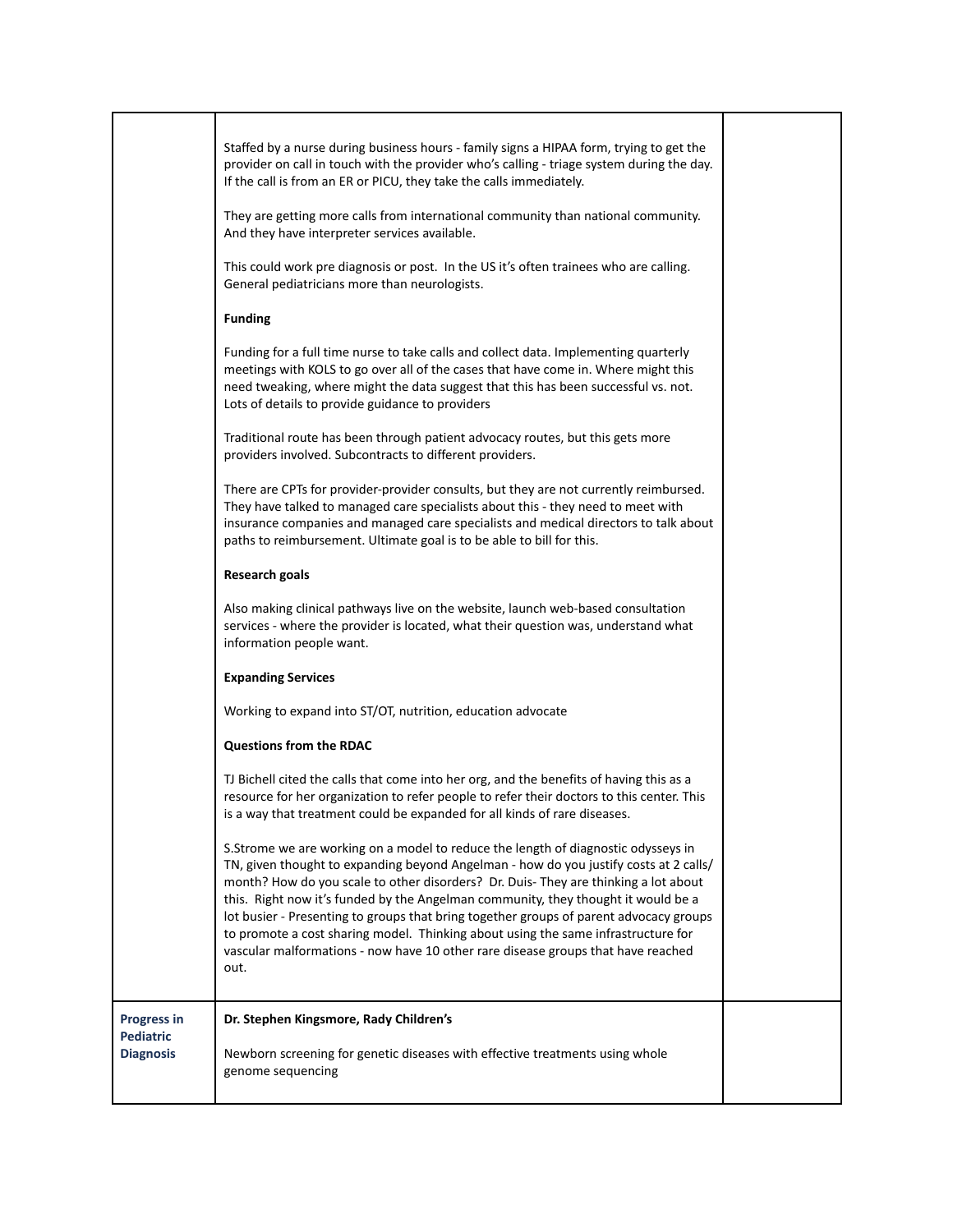| Currently - using NBS w/ Mass spec- wonderful for the conditions affected- now<br>looking for a screen for roughly 500 conditions . They would like to add to screening<br>panel - genetic disorders for which you need a genome sequence to diagnose                                                                                                                                                                                                                                                                                                                                                                                                                                                                                                                                                                                                                                                                                                                 |  |
|-----------------------------------------------------------------------------------------------------------------------------------------------------------------------------------------------------------------------------------------------------------------------------------------------------------------------------------------------------------------------------------------------------------------------------------------------------------------------------------------------------------------------------------------------------------------------------------------------------------------------------------------------------------------------------------------------------------------------------------------------------------------------------------------------------------------------------------------------------------------------------------------------------------------------------------------------------------------------|--|
| Gap- effective therapies becoming available - growing need to bridge the gap                                                                                                                                                                                                                                                                                                                                                                                                                                                                                                                                                                                                                                                                                                                                                                                                                                                                                          |  |
| Since 2010 - working w/ critically ill newborns - w/ diseases of unknown etiology.<br>There's a rush to make a dx, if wrong diagnosis is made                                                                                                                                                                                                                                                                                                                                                                                                                                                                                                                                                                                                                                                                                                                                                                                                                         |  |
| ~ \$10K to do this in a trio - gradually becoming standard of care across hospitals.                                                                                                                                                                                                                                                                                                                                                                                                                                                                                                                                                                                                                                                                                                                                                                                                                                                                                  |  |
| Spotty implementation of this in the US. They do testing for over 70 centers of N.<br>America.                                                                                                                                                                                                                                                                                                                                                                                                                                                                                                                                                                                                                                                                                                                                                                                                                                                                        |  |
| Newborn screening - in screening mode- only looking for                                                                                                                                                                                                                                                                                                                                                                                                                                                                                                                                                                                                                                                                                                                                                                                                                                                                                                               |  |
| Reasons why now: Cost of genome is decreasing, time to decode a genome is<br>decreasing, explosion of therapies.                                                                                                                                                                                                                                                                                                                                                                                                                                                                                                                                                                                                                                                                                                                                                                                                                                                      |  |
| E.g. Zolgensma - not finding it's way to the kids, want to do better newborn screening<br>to fix that.                                                                                                                                                                                                                                                                                                                                                                                                                                                                                                                                                                                                                                                                                                                                                                                                                                                                |  |
| It's not just about the test - many infrastructural components are required.                                                                                                                                                                                                                                                                                                                                                                                                                                                                                                                                                                                                                                                                                                                                                                                                                                                                                          |  |
| Looking at rapid diagnostic genome sequencing - gave them the confidence to move<br>forward into newborn screening                                                                                                                                                                                                                                                                                                                                                                                                                                                                                                                                                                                                                                                                                                                                                                                                                                                    |  |
| Working with a large network of organizations- patient advocacy, pharma,<br>manufacturers, technologists (e.g. TileDB & Genomenon), international groups (e.g.<br>GenomeEngland)                                                                                                                                                                                                                                                                                                                                                                                                                                                                                                                                                                                                                                                                                                                                                                                      |  |
| How did they decide on the panel - which genes- built a virtual management guidance<br>system for frontline pediatricians, similar to Newborn screening ACT sheets.<br>Retweaking so that it is designed for newborn screening - 403 disorders that are well<br>qualified for screening - there are curative or effective therapies for those conditions -<br>surveyed 10K different treatments for these 560 diseases to arrive at the 403 cases.<br>Technologically, they've taken the WGS test and messing with it to become a screen<br>Wetlab is almost identical to WGS, test menu is quite different - instead of<br>interpreting genetic variants, they look up known variants. Deal with many variants<br>that map to 403 gene-disease dyads. Moving forward, surveying drug candidate and<br>catalogs - goal to is have more disorders with effective therapies. So that they can<br>accelerate the time to add genes to panel - aim for 5 min to add this. |  |
| This should not replace NBS, but rather be in addition to, synergistic with. BUt there<br>is great national infrastructure for dealing with screen positives - why reinvent the<br>wheel, start with a dried bloodspot - and build into current infrastructure.                                                                                                                                                                                                                                                                                                                                                                                                                                                                                                                                                                                                                                                                                                       |  |
| Right now - at prototype stage - 3 pilots that are going well - they are starting to talk<br>to groups like us about this to think about moving into pilots in kids.                                                                                                                                                                                                                                                                                                                                                                                                                                                                                                                                                                                                                                                                                                                                                                                                  |  |
| Next Spring would like to test 1000 newborns prospectively at a few centers                                                                                                                                                                                                                                                                                                                                                                                                                                                                                                                                                                                                                                                                                                                                                                                                                                                                                           |  |
| Then would like to move into the powered pilot stage to test 10's of thousands of<br>newborns.                                                                                                                                                                                                                                                                                                                                                                                                                                                                                                                                                                                                                                                                                                                                                                                                                                                                        |  |
| 5 year time frame, let this start to deploy nationally                                                                                                                                                                                                                                                                                                                                                                                                                                                                                                                                                                                                                                                                                                                                                                                                                                                                                                                |  |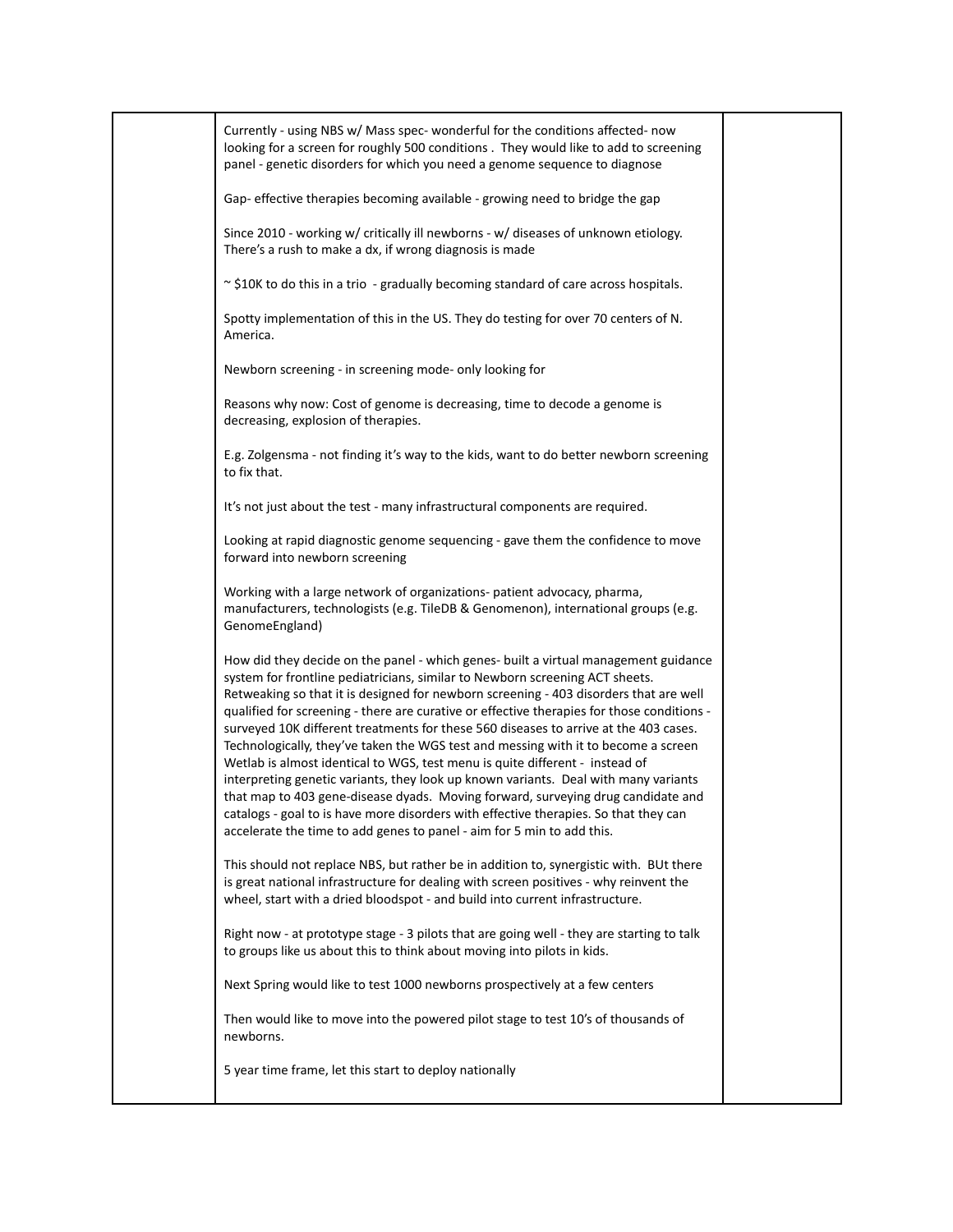|                                                                                                           | Education will be a key piece of succes.<br>Next steps - they want a rare disease community steering group, developing materials                                                                                                                                                                                                                                                                                                                                                                                                                                                               |                                                                    |
|-----------------------------------------------------------------------------------------------------------|------------------------------------------------------------------------------------------------------------------------------------------------------------------------------------------------------------------------------------------------------------------------------------------------------------------------------------------------------------------------------------------------------------------------------------------------------------------------------------------------------------------------------------------------------------------------------------------------|--------------------------------------------------------------------|
|                                                                                                           | for public launch, nominate additional conditions for inclusion, help in public launch<br>of project, assist in fundraising for pilot infrastructure and testing<br>It will be controversial - how to overcome sensitivities of this becoming a policy -                                                                                                                                                                                                                                                                                                                                       |                                                                    |
|                                                                                                           | messaging will be important.                                                                                                                                                                                                                                                                                                                                                                                                                                                                                                                                                                   |                                                                    |
|                                                                                                           | <b>Questions</b>                                                                                                                                                                                                                                                                                                                                                                                                                                                                                                                                                                               |                                                                    |
|                                                                                                           | Kim stephens - offered to help w/ committee - cited slow process of the RUSP, feels<br>that this is just so needed. Geneticists asked whether it's ethical to talk to parents<br>about clinical trials - she feels it's unethical not to talk about clinical trials when the<br>child has a progressive disease.                                                                                                                                                                                                                                                                               |                                                                    |
|                                                                                                           | Upside of WGS approach-cost to add geens goes down significantly. The RUSP aims<br>for perfection, but w a genome, we will have low sensitivity initially - we may only pick<br>up 50% of babies initially.                                                                                                                                                                                                                                                                                                                                                                                    |                                                                    |
|                                                                                                           | Scott Strome - screening people in collaboration with Regeneron - 35-50 kids/week -<br>sees the challenges in informed consent given potential life-long impact of<br>sequencing, diseases for which we don't have treatments - Start with a rifle shot,<br>work in areas where there are no ethical reasons not to return this information - E.g.<br>every condition looks like SMA type 1 - as long as you do that - not diverging from the<br>RUSP. With time, let society address other questions - Dr. Kingsmore is most worried<br>about false positives - that is the largest obstacle. |                                                                    |
|                                                                                                           | TJ Bichell- thinking about how we pilot - in TN 80K / births per year - if there were a<br>few sites, what would funding look like - how would we show that it's cost effective-<br>Scott is more worried about ethics than infrastructure.                                                                                                                                                                                                                                                                                                                                                    |                                                                    |
|                                                                                                           | Dr. Kingsmore - their test is \$8.5K - 10K, they demonstrate that it delivers QALY gains<br>at an acceptable price.                                                                                                                                                                                                                                                                                                                                                                                                                                                                            |                                                                    |
| <b>TN Expanded</b><br><b>Genomic</b><br><b>Diagnostics</b><br>Program                                     | Rizwan Hamid, RDAC Member<br><b>Scott Strome, RDAC Chair</b><br><b>Chip Chambers, RDAC Member</b><br>Terry Jo Bichell, RDAC Vice-chair                                                                                                                                                                                                                                                                                                                                                                                                                                                         | All of working<br>group - read<br>through the<br>document and      |
| update / TN<br><b>Rare and</b><br><b>Undiagnosed</b><br><b>Disease</b><br><b>Network</b><br><b>Update</b> | Ashley McMinn presented on the straw man document presented, coming into next<br>meeting with feedback.                                                                                                                                                                                                                                                                                                                                                                                                                                                                                        | provide<br>comments and<br>feedback.                               |
| <b>Brief Updates</b>                                                                                      | <b>Terry Jo Bichell, RDAC Members</b>                                                                                                                                                                                                                                                                                                                                                                                                                                                                                                                                                          | <b>Waiting to hear</b>                                             |
| Term Limits /<br><b>Succession</b>                                                                        | <b>Reginald French, RDAC Member</b><br>Lora Underwood, RDAC Member                                                                                                                                                                                                                                                                                                                                                                                                                                                                                                                             | from new<br>contact at St.<br>Jude - then will<br>send the list to |
| Pharmacy<br><b>Advisory</b>                                                                               | <b>Megan Crow, RDAC Member</b>                                                                                                                                                                                                                                                                                                                                                                                                                                                                                                                                                                 | governor's office                                                  |
| <b>Committee</b><br>Update                                                                                | Rizwan Hamid, RDAC Member                                                                                                                                                                                                                                                                                                                                                                                                                                                                                                                                                                      |                                                                    |
|                                                                                                           | Terry Jo Bichell, RDAC Vice Chair                                                                                                                                                                                                                                                                                                                                                                                                                                                                                                                                                              |                                                                    |